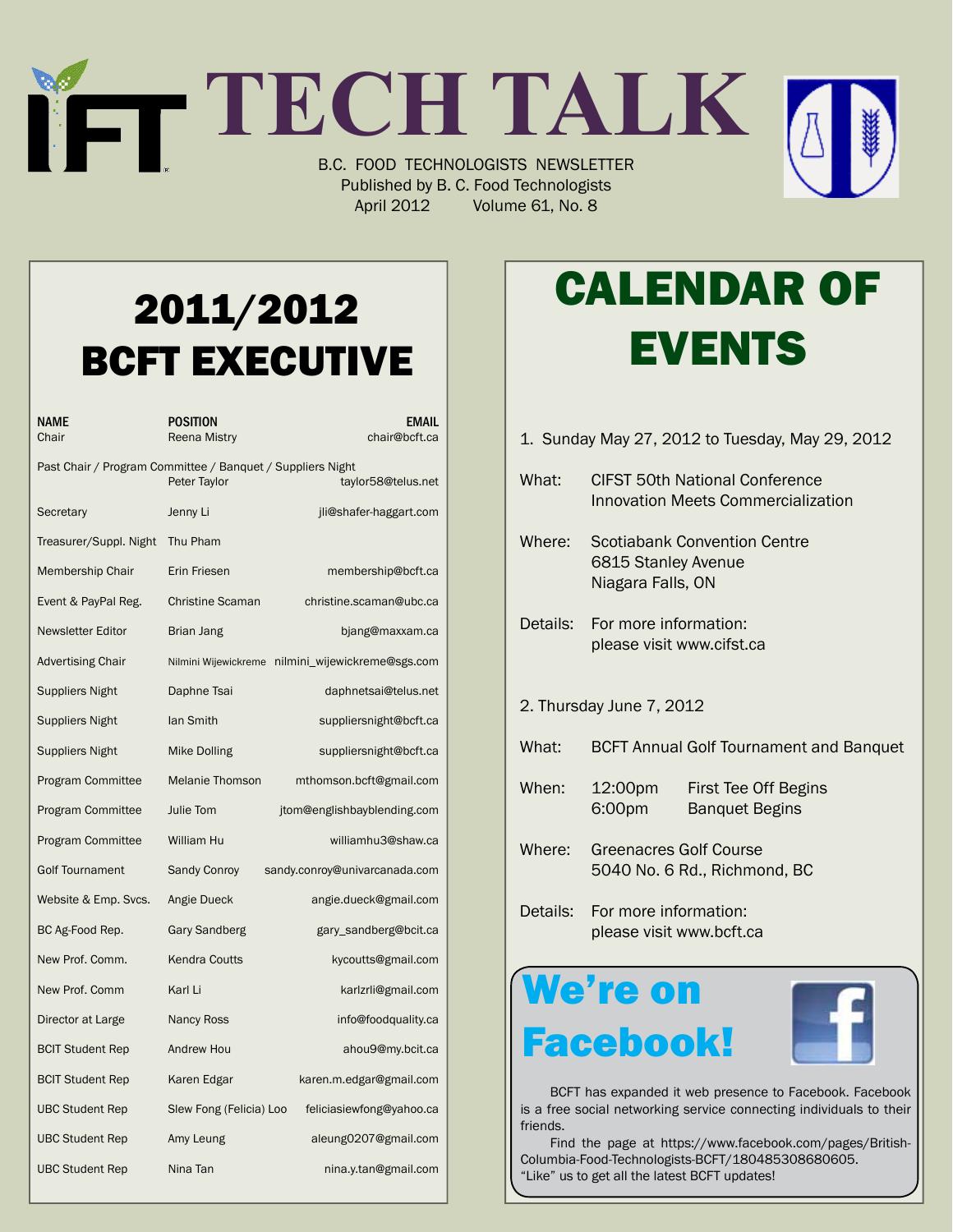### April 2012, Vol. 61, No. 8 PAGE TWO

# BCFT Spot Light on a Food Scientist – Jerry Heddinger

*The new Spotlight on a Food Scientists column of Tech Talk will be featuring a member that has made significant contributions to the food industry locally, as well as to BCFT in the past. If you have any recommendations on members who should be featured in this column, please email chair@bcft.ca.*

### By Karl Li & Reena Mistry

 On March 3, 2012, Karl and BCFT Chair Reena Mistry interviewed Jerry Heddinger. Jerry is currently retired.He has been a long-term BCFT and IFT member, and has dedicated his career to food industry for more than 50 years.

 Jerry started his university studies in chemical engineering. His brother later suggested food technologist as a career path to him when he realized chemical engineering may not be his passion. "I liked it. It was a great switch over and I've been enjoyed it ever since", said Jerry. He received his Bachelor of Science in Food Science from Oregon State along with a ROTC (Reserve Officers' Training Corps) commission in the US Army Artillery in 1958.

 In late 1959 after a short time with the US Army, Jerry started his first job in food industry at Nalley Foods in Tacoma, WA. "I was very lucky. It (Nalley Foods) was really a big company to work for. They had a plant in Vancouver as well so I was somewhat familiar with Vancouver." Nalley Foods had a big operation with several plants and produced various foods including dressings, pickles, snack food items (potato chips, etc.), canned foods, etc. Jerry started off in the salad dressings department as a QC lab technician. He then worked in various operations and was selected to join the newly established R&D department in 1963.

 Karl asked, "Jerry, were people concerned more about food safety or quality at the time? With so many recalls and food poisoning issues, it seems that nowadays people are more concerned about food safety."

 Jerry responded, "Oh, I think both. Strange enough shortly before I was hired, they (Nalley Foods) had a real problem. They introduced a new dressing product that started to blow up on the shelf. There were no plastic bottles back then, all were glass bottles. So we were emphasizing a bit more on the quality control. That …might have been part of (why I was hired)."

 In 1966, Jerry left Nalley Foods and moved to

BC, Canada and joined Langis Foods in Burnaby. "The reason I came up to BC was a nice little job I was offered. It was also… the time (that) I was looking for something else.



*Jerry Heddinger working in Nalley Foods QA Lab*

 "One problem about being in the lab is that you are kind of looked at as a lab person, and sometimes it is difficult to, maybe if you're interested in something else, let your feelings be known. You are kind of categorized by the management. They (Nalley Foods) were really expanding, plants in California, Vancouver, so we get a little bit of travelling. But with small companies I can contribute more."

 Langis had no lab facilities at the time. The production manger performed some quality control work. So Jerry's job was to set up the QA/QC department, and he really enjoyed it. When talking about some of the changes in QC back then and now, Jerry said: "Probably the biggest thing is the equipment gets sophisticated. To get a protein content of a product you had to run the laborious Kjeldahl method. Those things are much faster now. Our pH meter was monstrosity, and now it's so easy."

 In 1971, Langis Foods was sold to Lipton Foods (Toronto based). Moving to Toronto was not in his plan,

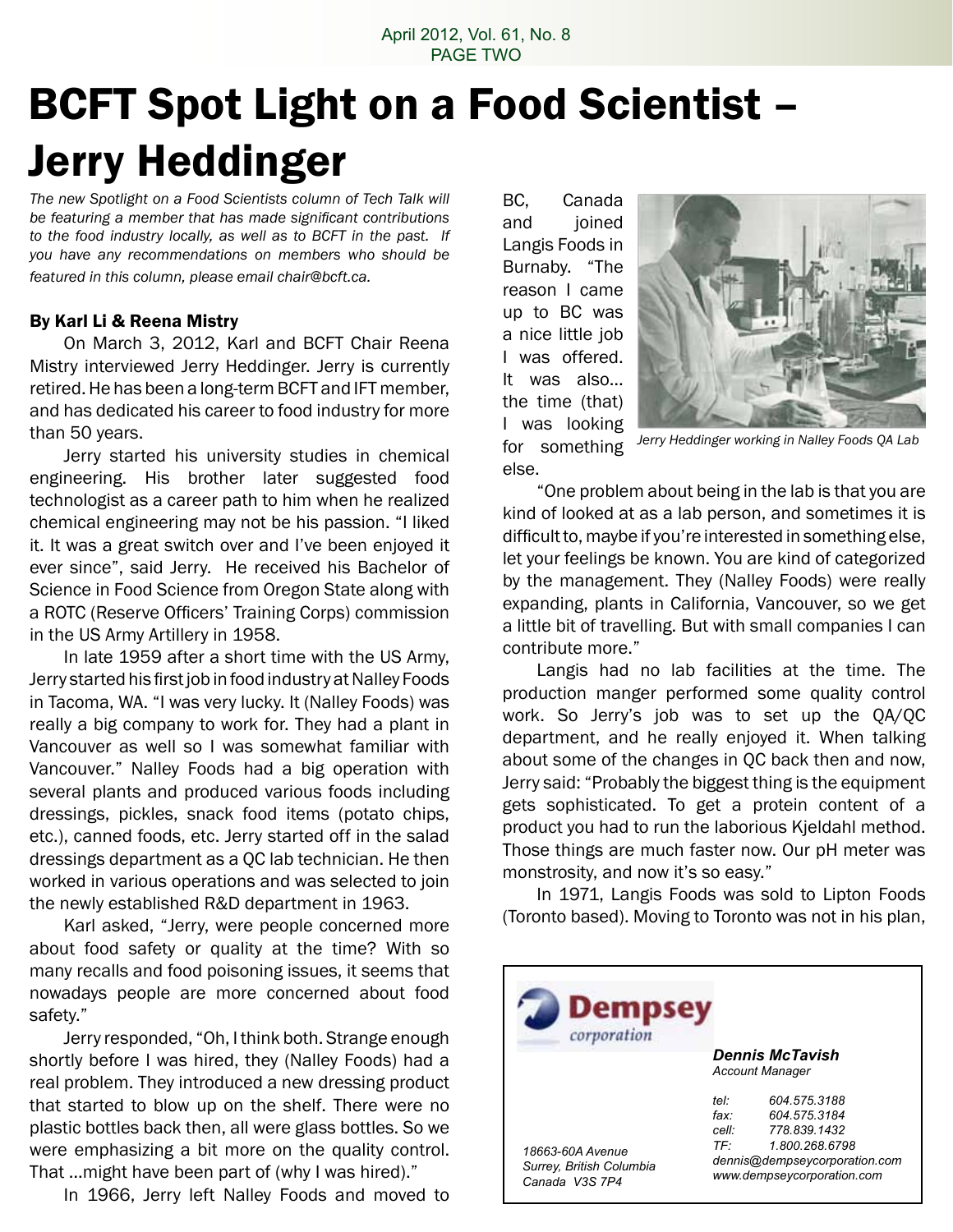## Jerry Heddinger, cont.

so Jerry started a food service supply company with a partner. "Vancouver is a unique area, because you have the Rocky Mountains to protect it from the big suppliers from the east, and then you have the borders keeps the US suppliers out a bit. That changed a lot now. Going back 30 years ago most suppliers are pretty local and they were very specialized. " Jerry and his partner, together with a manufacturing company National Spice Ltd. and a distribution company Qwest Foods, manufactured and sold various specialty products including spices, seasoning, bar mixes, drink mixes and straws to various food service group including McDonald's.

 "So, was it difficult for you to transform from a lab person into more of a business role?" I asked.

 "Oh, it's about putting my money on the line when we started our own company," Jerry responded. "Quite frankly it was a pretty nice experience. We did that (food service business) (from) 1971 to 1994."

 Jerry retired from the partnership in 1994 and started a consulting company Thyme Foods Ltd. for the development of new food products. "I got into the food technology and I really liked it." When talking about some of the difficulties and challenges working as a consultant for various companies, Jerry said: "They (food service groups) always want something. Seems like every time they come in (to a food company) there's something you got to re-do. It's really difficult, especially the other vender is trying to nail down the price all the time. It's hard for food technologists too because you keep looking at how can you make the formula cheaper but there's not much you can do…

#### **Nancy Bender** Sr. Account Representative Microbiology Products

3M Canada Company

3N

804 Carleton Court, Annacis Island Delta, BC V3M 3M1 604 463 8374 Tel. Home Office 800 265 1840 Toll Free 7423 778 772 3716 Cell 800 665 4759 Fax Orders nabender@mmm.com



*Karl, Jerry, and Reena at Steamworks, Waterfront*

They want cheaper and better."

 We flipped the conversation to the subject of students and new graduates in food science. Jerry expressed that networking is very important for both pursuing an education in food science and look for a career advancement in the industry.

 "Promoting the students to come to the meeting helps because they are always so busy and they don't think about it. To me, I think as a student you join the organization for a number of reasons, one (is) for the technical, and (another) for the networking. I guess networking keeps you up to date, just like everything else, making sure you're up to date with the field and the changes. When I went to school the E.coli was just a check of human waste. We never thought there's was a variation of E.coli that will attacks your kidney and liver and basically can kill you," Jerry said.

 Outside of his career, Jerry has been a very active member of the IFT and BCFT. His first IFT certificate dated back to 1957. "The thing I'm most proud of is Jack Phillips and I getting suppliers night to Vancouver." About 18 years ago, the two gentlemen successfully connected Vancouver with the Puget Sound IFT and the Oregon IFT Suppliers Night circuit and held the first Suppliers Night in BC. "That was very helpful for the local groups and also (for) scholarships for the students."

 With more than 120 suppliers this year, Suppliers Night is now the biggest source of revenue for BCFT. It helps to supports four scholarships, travel expenses for IFT and CIFST meetings, and various BCFT social and technical events. Jerry has been an outstanding member of BCFT and he hopes that there will be more and more professionals to join and get involved in the association. Like he said, networking and getting new ideas are important in any industry.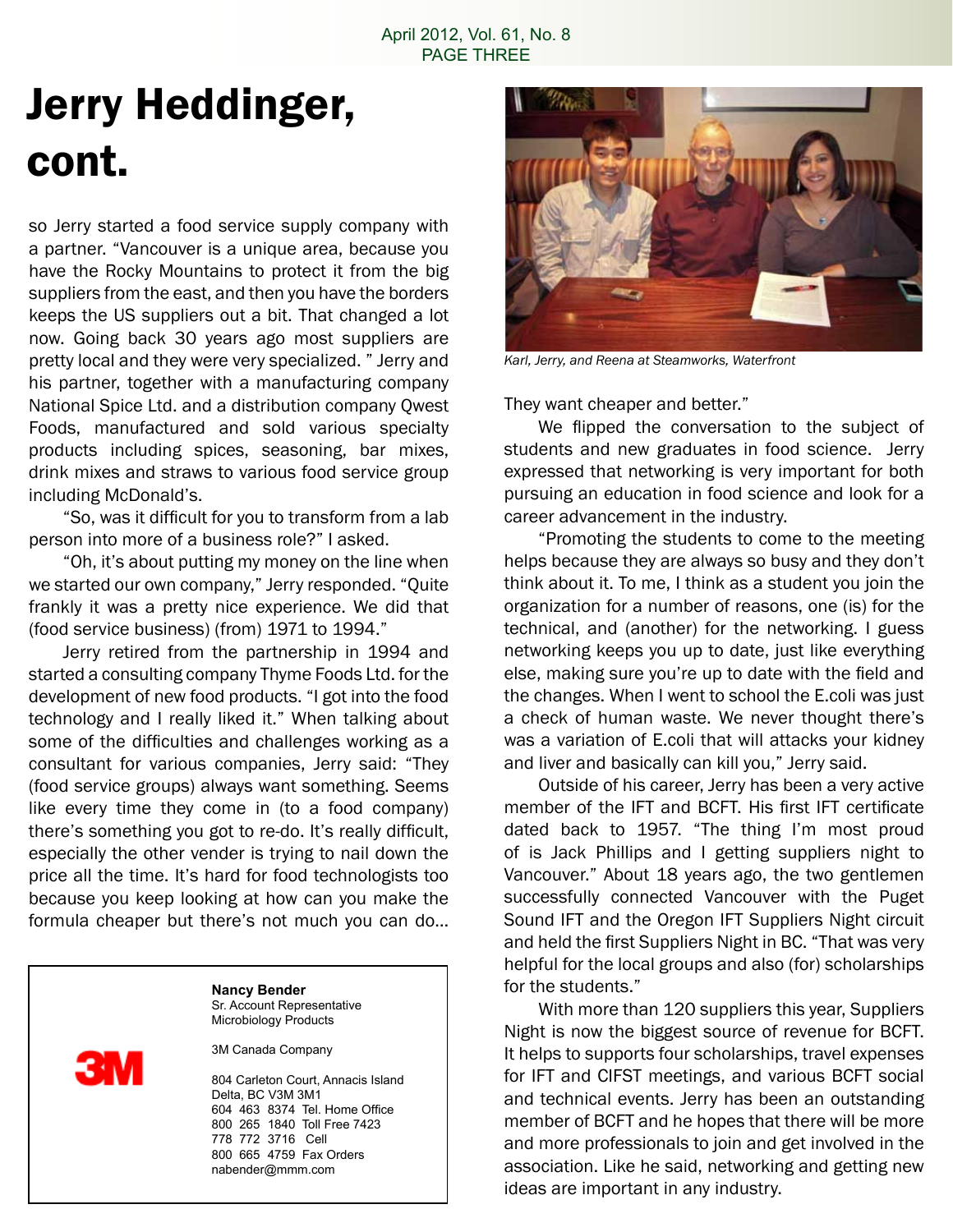### April 2012, Vol. 61, No. 8 PAGE FOUR

## BCFT Annual Golf Tournament and Banquet

 BCFT invites you to the annual golf tournament and banquet to be held at Greenacres Golf Course in Richmond on Thursday, June 7, 2011. The BCFT social event of the year will include golf, dinner and door prizes. Guests are welcome.

 Golf format will be Texas Scramble. You can create your own team of four or we will match you with other golfers.

| Location:     | <b>Greenacres Golf Course</b>       |
|---------------|-------------------------------------|
|               | 5040 No 6 Rd Richmond, BC V6V 1T1   |
|               | $(604)$ 273-1121                    |
| Time:         | Golf: First Tee Off time at 12 noon |
|               | Banquet to follow at 6:00 pm        |
| <b>Duisse</b> |                                     |

Prices:

Golf and Banquet - \$125 Golf and Banquet - Student Member Rate - \$95 Banquet Only - BCFT Member - \$45 Banquet Only - BCFT Non-Member -\$65 Banquet Only - Student Member Rate - \$30



 Golf carts are not included and can be made available directly from Greenacres Golf Course.

 For any questions or comments contact Sandy Conroy at sandy.conroy@univarcanada.com

 Please register with Christine Scaman – christine. scaman@ubc.ca Please indicate whether you are a BCFT member, and if you wish to register for both golf and the banquet or the banquet only.

 Please contact Peter Taylor at taylor58@telus.net with donations, prizes and golf sponsorships.



### **Expertise in Food Analysis**

- Microbiology
- Food Chemistry
- Nutritional Labelling
- **Residue Testing**
- **Environmental Monitoring**

Tel: 604 734 7276 Toll free: 1 800 665 8566 foodsafety-yvr@maxxamanalytics.com

www.maxxam.ca

|                                                                                                      | <b>UMUU</b> |
|------------------------------------------------------------------------------------------------------|-------------|
| Saturated Fat<br>Trans Fat<br>Cholesterol<br>iodium<br>120<br>otassium<br>115 <sub>i</sub><br>$t$ al | 40<br>30    |
|                                                                                                      |             |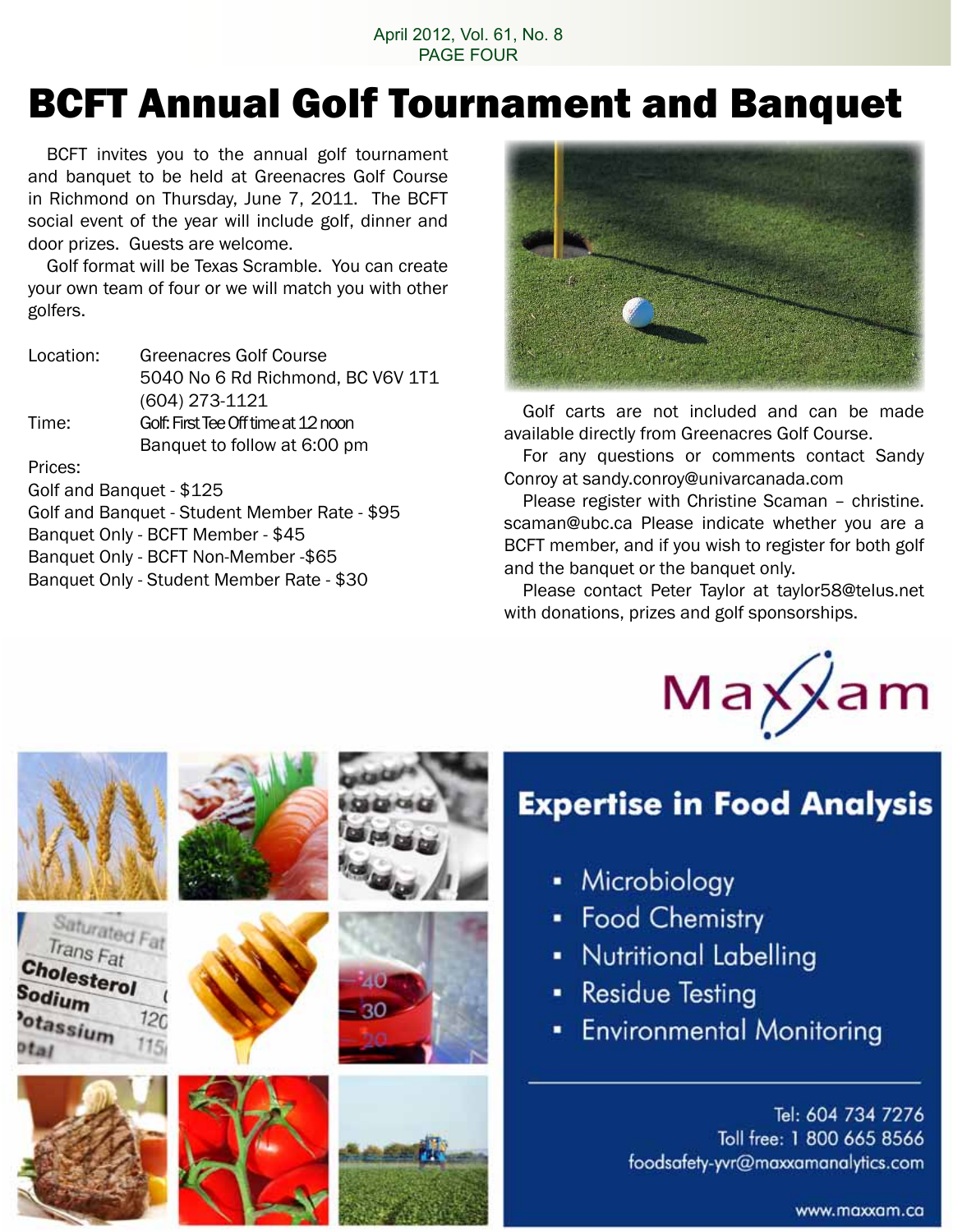### April 2012, Vol. 61, No. 8 PAGE FIVE

### Need scientific talent?...Consider UBC Science Co-op!

 UBC Science Co-op enables employers to hire motivated and energetic students, who have acquired the academic knowledge and professional skill sets to be effective in real-life work-experience opportunities. With having placed students in a variety of more than 1,100 4-month Co-op positions in our last fiscal year, we definitely have the expertise to assist in creating great Co-op placements.

Benefits of hiring a Co-op student:

- Reduced hiring costs
- Assistance with unique or shortterm projects
- Development of new concepts, providing a
	- fresh perspective
	- Identifying future employees and managing staff levels during busy periods

Available Science disciplines include:

- **Biochemistry and Molecular Biology**
- • Biology
- Biotechnology
- • Chemistry
- • Computer Science
- **Engineering Physics**
- • Environmental Sciences
- **Food & Nutritional Science**
- Microbiology & Immunology
- Statistics & Math

 For additional information regarding the UBC Science Co-op program, please click here.





 To discuss how a student from our program may contribute to your organization's goals and objectives, then please contact Chris McKinnon at 604-827- 3303 or at cmckinnon@sciencecoop.ubc.ca.

# BCFT Website

Please check out the BCFT website at www.bcft.

ca for:

- • Up to date information about upcoming BCFT events
- Job Postings (http://www.bcft.ca/employment. html.) for those companies needing a hard working food technologist.

 If you have any feedback or events that you would like posted, please email Angie Dueck at webmaster@bcft.ca.

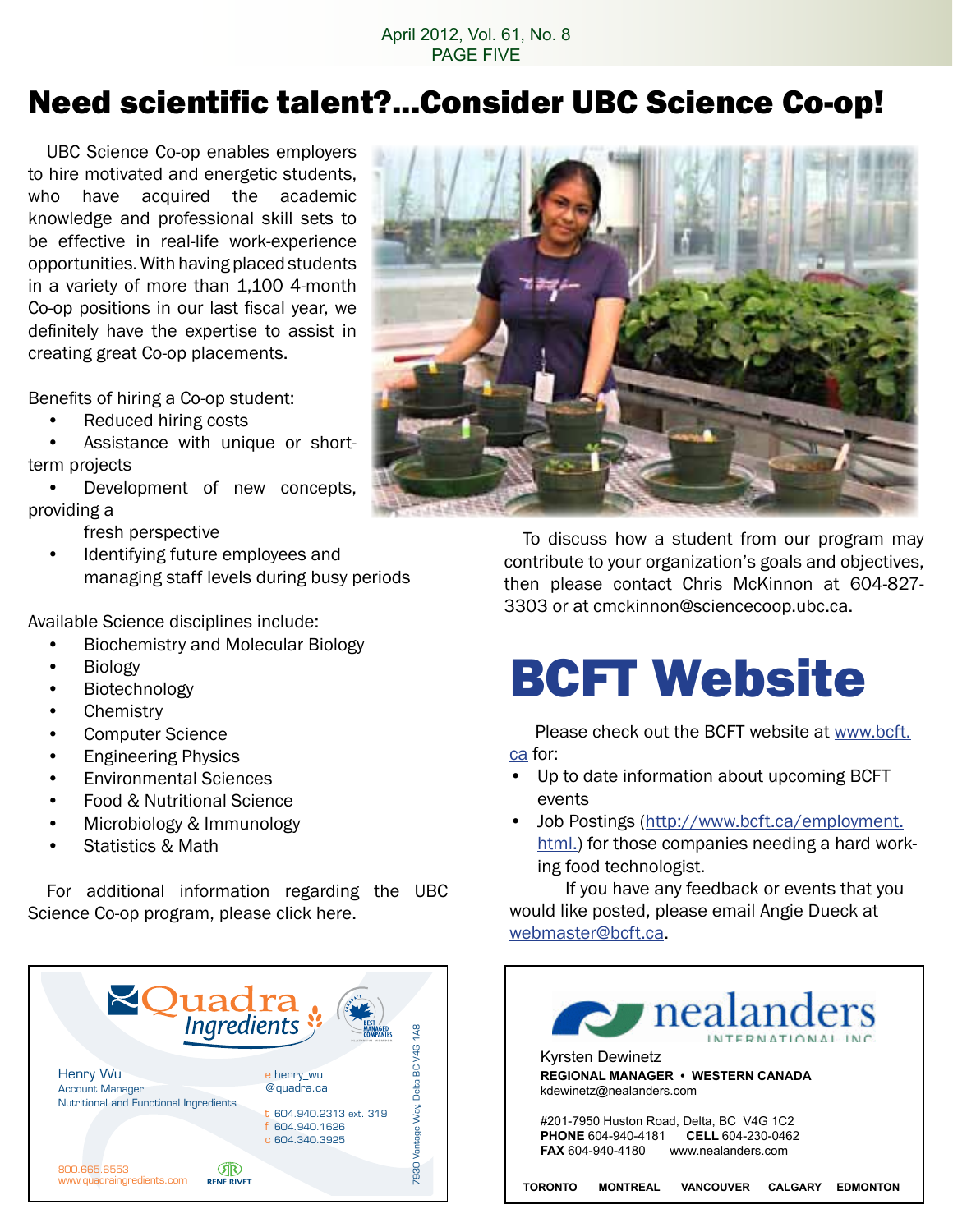### April 2012, Vol. 61, No. 8 PAGE SIX

### New Professional Series Networking Event

 Our first New Professionals Series networking event took place on March 15, 2012 at the Rogue Kitchen & Wetbar. 14 people, including students and recent graduates working in the food industry, attended this interactive discussion led by Kimberley Rawes from UBC Career Services on the interesting and relevant topic of "Office Politics".



 A s e v e r y o n e d i s c u s s e d and shared on potential p o l i t i c s situations that could happen in one's own work place and how would they handle the situation, there were many that everyone could identify with but may disagree on what to do about it. K i m b e r l e y shared tips to help handle

*Kim Rawes speaking about office politics.*

these situations and most importantly how to wow your boss and colleagues: Ignore the limits of your job description, Be authentic, Praise publicly and Complain privately, Speak when others won't, Prove it can be done, and Always strive for improvement!





*Intent listeners at BCFT 's New Professional Series Networking Event*

 After the presentation, everyone enjoyed some free time to network and chat with one another over some delightful drinks and delicious appetizers. We look forward to our next New Professionals event!





Cell: (778) 245-2211

**Vernon Lo, M.Sc.** *Western Region Sales Manager*

Canada Fax: 1-877-294-7929<br>V6W 1L8 customerservice@debro.com

130- 18279 Blundell Road Customer Service Richmond, British Columbia Tel: 1-866-294-7914 customerservice@debro.com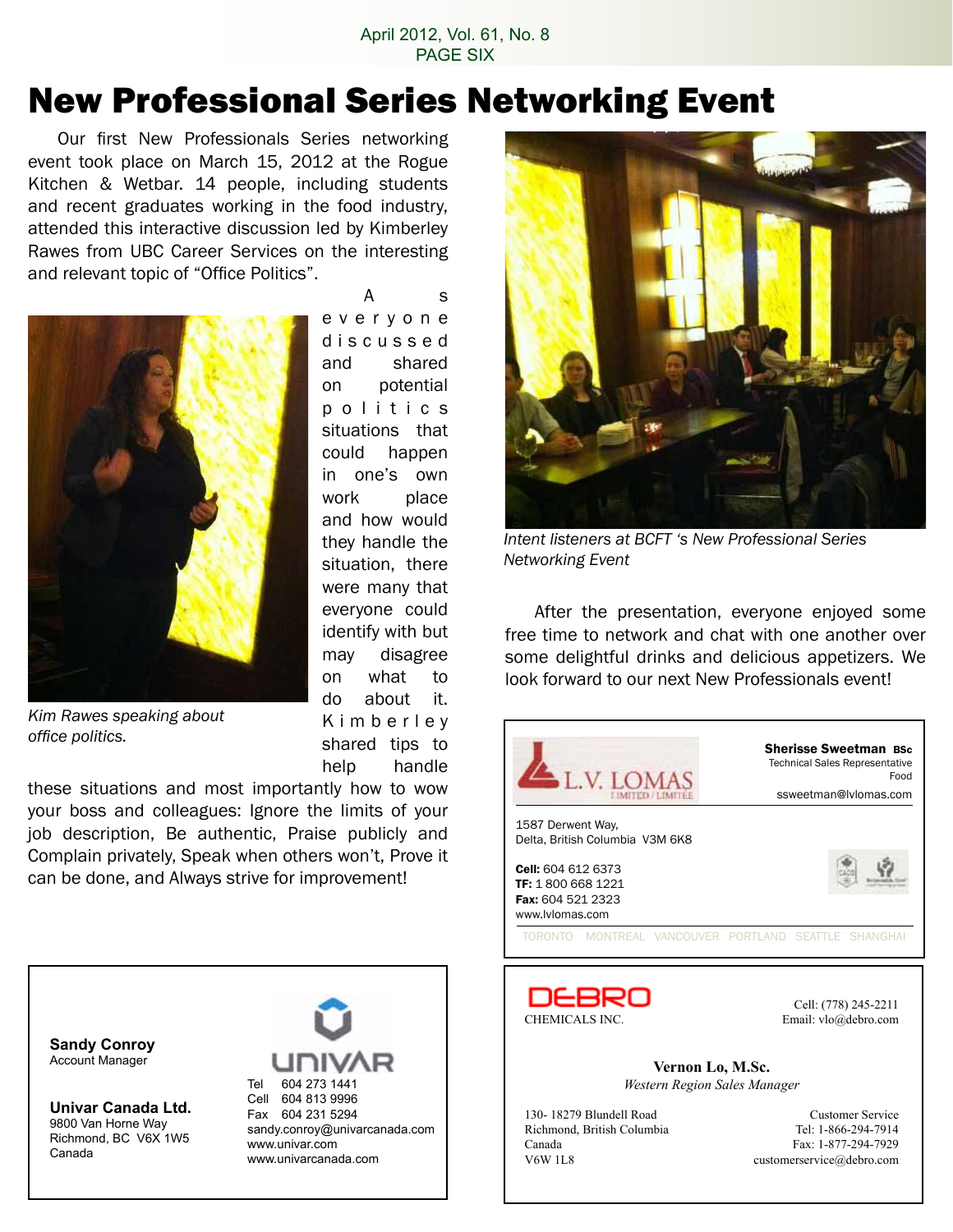### April 2012, Vol. 61, No. 8 PAGE SEVEN



# Calling all UBC FNH, Nutritional Sciences &

 Are you a graduate of the FNH, Nutritional Sciences, or Food Sciences program at UBC? Then we would like to reconnect with you! The Food, Nutrition and Health program at UBC wants to stay connected with its alumni.

If you are interested, send us a quick e-mail at fnh. alumni@ubc.ca to update your contact information (name, email, major and year of graduation).

 Or, connect with us by Facebook by joining our group at "UBC FNH Alumni". A great way to stay upto-date with the program and to connect with former classmates!

### The BCFT is Looking for You!

 As you know the BCFT is run entirely by volunteers and once again we are soliciting members for their interest in participating in next year's executive. We will have a number of vacancies to fill. Help keep our flame burning bright.

 If you are interested in volunteering please contact Reena Mistry at chair@bcft.ca.

#### **Lucie Nicholls** General Manager

#212-1515 Broadway Street Port Coquitlam, BC V3C 6M2 Canada

Tel: 604-468-9800 Toll Free: 1-866-468-9800 Fax: 604-468-9801 Cell: 604-866-9804 www.carmiflavors.com lucienicholls@carmiflavors.com

## Food Sciences Grads! For Employers and Job Searchers

 BCFT sponsors 'no-charge' job postings on our website. Please ensure the posting is in pdf or word document form. Optionally, we can provide a form for the job posting.

 Check out the current positions available at this link: www.bcft.ca/employment.html

 For more information or to post a job, please contact Angie Dueck at employment@bcft.ca.